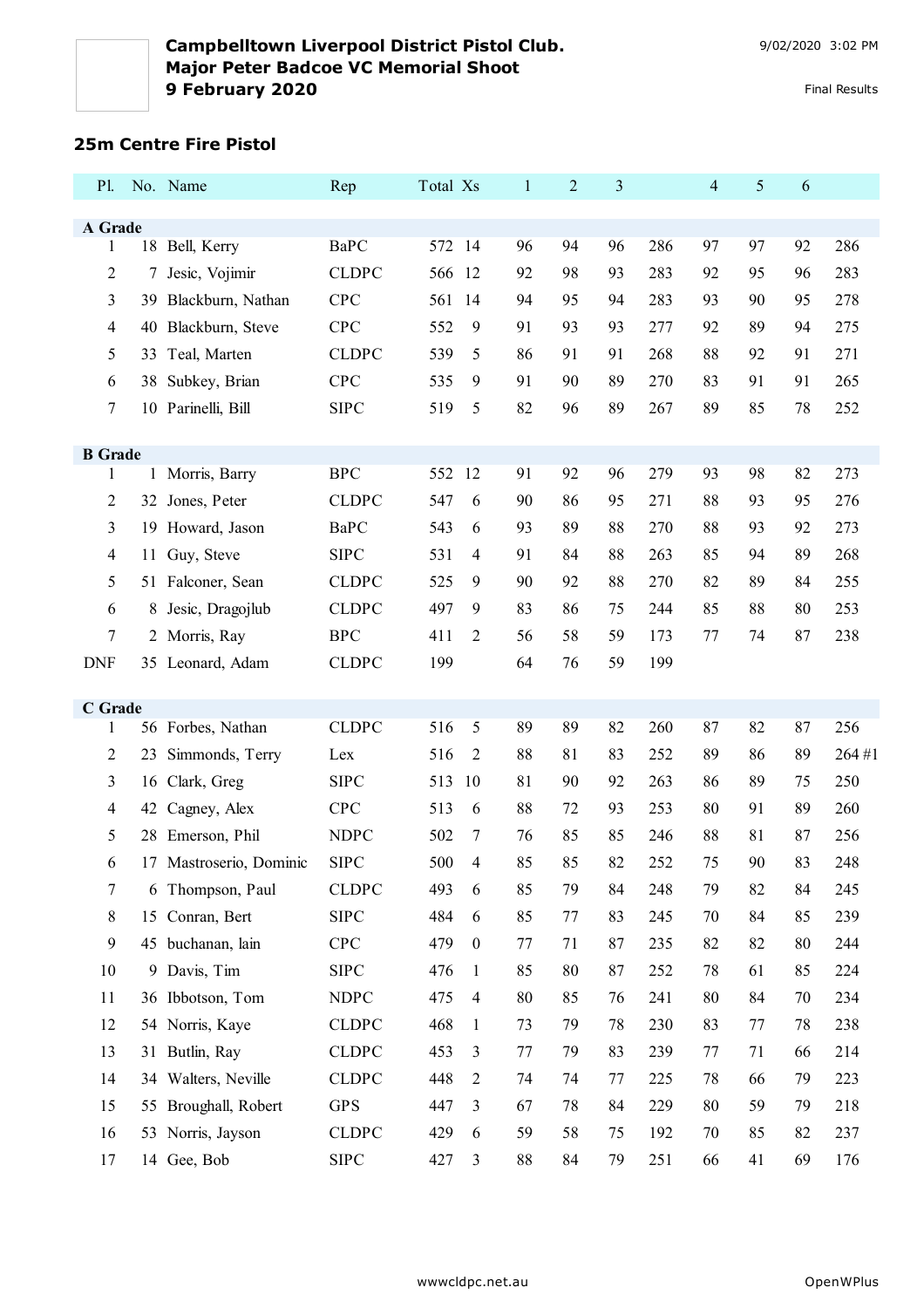## **25m Centre Fire Pistol**

| P1.                 |    | No. Name              | Rep          | Total Xs |                  | $\mathbf{1}$ | $\overline{2}$ | 3  |     | $\overline{4}$ | 5  | 6  |     |
|---------------------|----|-----------------------|--------------|----------|------------------|--------------|----------------|----|-----|----------------|----|----|-----|
|                     |    |                       |              |          |                  |              |                |    |     |                |    |    |     |
| C Grade Cont.<br>18 |    | 3 Reid, Bill          | <b>NDPC</b>  | 374      | $\overline{2}$   | 81           | 69             | 72 | 222 | 31             | 76 | 45 | 152 |
| <b>DNS</b>          |    | 43 Brewer, Graham Snr | <b>CPC</b>   |          |                  |              |                |    |     |                |    |    |     |
| <b>DNS</b>          |    | 41 McFarlane, Brendon | <b>CPC</b>   |          |                  |              |                |    |     |                |    |    |     |
|                     |    |                       |              |          |                  |              |                |    |     |                |    |    |     |
| <b>D</b> Grade      |    |                       |              |          |                  |              |                |    |     |                |    |    |     |
| $*_{1}$             | 25 | Jarnjevic, Lyndal     | Lex          | 512      | $\,$ 8 $\,$      | 88           | 89             | 84 | 261 | 83             | 89 | 79 | 251 |
| $\sqrt{2}$          |    | 52 Pfister, Markus    | <b>CLDPC</b> | 489      | $\overline{4}$   | 87           | 84             | 76 | 247 | 81             | 83 | 78 | 242 |
| $\mathfrak{Z}$      | 12 | Morrison, Peter       | <b>SIPC</b>  | 487      | 6                | 75           | 81             | 83 | 239 | 76             | 86 | 86 | 248 |
| $\overline{4}$      |    | 37 Mobbs, Darren      | <b>CLDPC</b> | 486      | $\overline{3}$   | 79           | 80             | 86 | 245 | 81             | 86 | 74 | 241 |
| 5                   |    | 30 Mackinder, Bruce   | <b>CLDPC</b> | 482      | $\overline{4}$   | 91           | 66             | 88 | 245 | 83             | 80 | 74 | 237 |
| 6                   |    | 26 Jarnjevic, Daniel  | Lex          | 475      | $\tau$           | 85           | 83             | 64 | 232 | 82             | 80 | 81 | 243 |
| $\tau$              | 49 | Andrew, Colin         | <b>CPC</b>   | 467      | 1                | 80           | 79             | 83 | 242 | 79             | 71 | 75 | 225 |
| $8\,$               | 21 | Jones, Angela         | <b>BaPC</b>  | 466      | $\boldsymbol{0}$ | 89           | 76             | 78 | 243 | 86             | 82 | 55 | 223 |
| 9                   |    | 59 O'connel, Aaron    | <b>CPC</b>   | 457      | $\overline{3}$   | 82           | 84             | 73 | 239 | 72             | 84 | 62 | 218 |
| 10                  |    | 22 Roache, John       | Lex          | 449      | $\overline{3}$   | 79           | 74             | 77 | 230 | 73             | 65 | 81 | 219 |
| 11                  | 20 | Jones, David          | <b>BaPC</b>  | 444      | 5                | 65           | 85             | 78 | 228 | 75             | 81 | 60 | 216 |
| 12                  |    | 58 Young, Jenny       | <b>CLDPC</b> | 435      | $\overline{4}$   | 75           | 70             | 65 | 210 | 84             | 65 | 76 | 225 |
| 13                  |    | 48 Parker, robert     | <b>CPC</b>   | 409      | $\overline{3}$   | 85           | 72             | 74 | 231 | 63             | 57 | 58 | 178 |
| 14                  |    | 24 Frost, Neil        | Lex          | 407      | $\overline{2}$   | 69           | 59             | 56 | 184 | 74             | 69 | 80 | 223 |
| 15                  | 47 | Hargrave, Charlee     | <b>CPC</b>   | 404      | $\overline{2}$   | 68           | 70             | 67 | 205 | 76             | 69 | 54 | 199 |
| 16                  |    | 27 Hine, Peter        | Lex          | 384      | $\mathfrak{Z}$   | 43           | 67             | 77 | 187 | 76             | 41 | 80 | 197 |
| 17                  |    | 29 Emerson, Malcolm   | <b>NDPC</b>  | 369      | $\mathbf{1}$     | 60           | 73             | 63 | 196 | 67             | 34 | 72 | 173 |
| 18                  |    | 46 Higgins, katie     | <b>CPC</b>   | 368      | $\mathbf{1}$     | 65           | 61             | 66 | 192 | 56             | 56 | 64 | 176 |
| <b>DNF</b>          |    | 4 Hennessy, Allan     | Cowra        | 276      |                  | 69           | 66             | 80 | 215 | 28             | 33 |    | 61  |
| <b>DNS</b>          |    | 44 brewer, Graham Jnr | CPC          |          |                  |              |                |    |     |                |    |    |     |
| <b>DNS</b>          |    | 5 Krupljanin, Boris   | <b>CLDPC</b> |          |                  |              |                |    |     |                |    |    |     |
| <b>DNS</b>          |    | 57 Krupljanin, Jake   | <b>CLDPC</b> |          |                  |              |                |    |     |                |    |    |     |
| <b>DNS</b>          |    | 50 Pitt, Angus        | <b>NDPC</b>  |          |                  |              |                |    |     |                |    |    |     |

#1 99887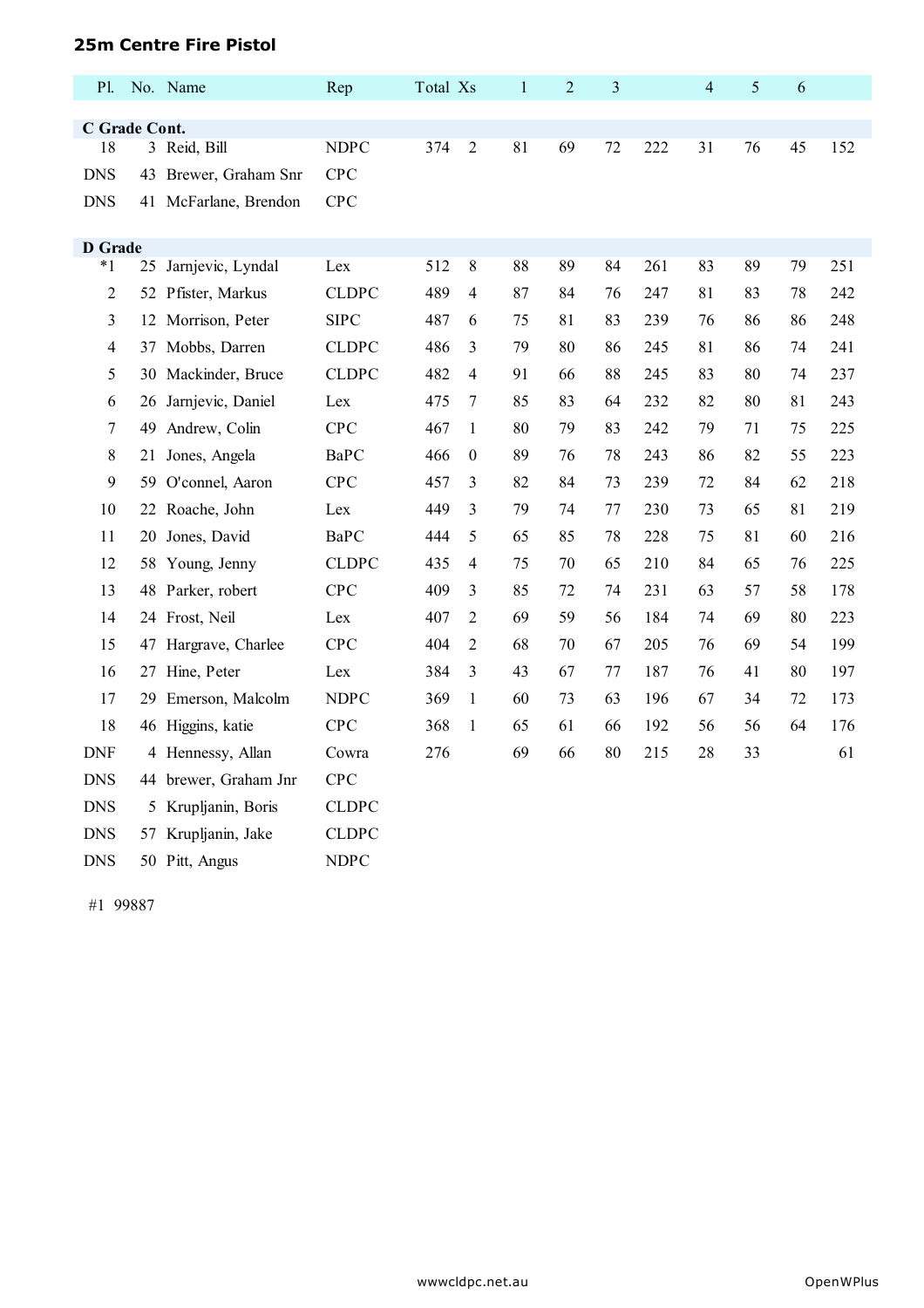## **25m Centre Fire Pistol Teams by Total**

|                |    | No. Name             | Total Xs |                  | $\mathbf{1}$ | $\overline{2}$ | 3      | $\overline{4}$ | $\mathfrak{S}$ | 6         |
|----------------|----|----------------------|----------|------------------|--------------|----------------|--------|----------------|----------------|-----------|
|                |    |                      |          |                  |              |                |        |                |                |           |
| $\mathbf{1}$   |    | Cessnock 1           | 2066     | 32               |              |                |        |                |                |           |
|                | 39 | Blackburn, Nathan    | 561      | 14               | 94           | 95             | 94 283 | 93             | 90             | 95 278    |
|                | 42 | Cagney, Alex         | 513      | 6                | 88           | 72             | 93 253 | 80             | 91             | 89 260    |
|                | 59 | O'connel, Aaron      | 457      | 3                | 82           | 84             | 73 239 | 72             | 84             | 62 218    |
|                | 38 | Subkey, Brian        | 535      | 9                | 91           | 90             | 89 270 | 83             | 91             | 91 265    |
|                |    |                      |          |                  |              |                |        |                |                |           |
| $\overline{2}$ |    | <b>Bathurst</b>      | 2025     | 25               |              |                |        |                |                |           |
|                | 18 | Bell, Kerry          | 572      | 14               | 96           | 94             | 96 286 | 97             | 97             | 92 286    |
|                | 19 | Howard, Jason        | 543      | 6                | 93           | 89             | 88 270 | 88             | 93             | 92<br>273 |
|                | 21 | Jones, Angela        | 466      | $\boldsymbol{0}$ | 89           | 76             | 78 243 | 86             | 82             | 55 223    |
|                | 20 | Jones, David         | 444      | 5                | 65           | 85             | 78 228 | 75             | 81             | 60 216    |
|                |    |                      |          |                  |              |                |        |                |                |           |
| 3              |    | CLDPC 1              | 2020     | 26               |              |                |        |                |                |           |
|                | 7  | Jesic, Vojimir       | 566      | 12               | 92           | 98             | 93 283 | 92             | 95             | 96 283    |
|                | 37 | Mobbs, Darren        | 486      | 3                | 79           | 80             | 86 245 | 81             | 86             | 74 241    |
|                | 53 | Norris, Jayson       | 429      | 6                | 59           | 58             | 75 192 | 70             | 85             | 82 237    |
|                | 33 | Teal, Marten         | 539      | 5                | 86           | 91             | 91 268 | 88             | 92             | 91 271    |
|                |    |                      |          |                  |              |                |        |                |                |           |
|                |    |                      |          |                  |              |                |        |                |                |           |
| $\overline{4}$ |    | St Ives 1            | 2013     | 16               |              |                |        |                |                |           |
|                | 9  | Davis, Tim           | 476      | $\mathbf{1}$     | 85           | 80             | 87 252 | 78             | 61             | 85 224    |
|                | 11 | Guy, Steve           | 531      | $\overline{4}$   | 91           | 84             | 88 263 | 85             | 94             | 89<br>268 |
|                | 12 | Morrison, Peter      | 487      | 6                | 75           | 81             | 83 239 | 76             | 86             | 86 248    |
|                | 10 | Parinelli, Bill      | 519      | 5                | 82           | 96             | 89 267 | 89             | 85             | 78 252    |
|                |    |                      |          |                  |              |                |        |                |                |           |
| 5              |    | CLDPC <sub>3</sub>   | 1987     | 23               |              |                |        |                |                |           |
|                | 31 | Butlin, Ray          | 453      | 3                | 77           | 79             | 83 239 | 77             | 71             | 66 214    |
|                | 51 | Falconer, Sean       | 525      | 9                | 90           | 92             | 88 270 | 82             | 89             | 84 255    |
|                |    | 56 Forbes, Nathan    | 516      | 5                | 89           | 89             | 82 260 | 87             | 82             | 87 256    |
|                | 6  | Thompson, Paul       | 493      | 6                | 85           | 79             | 84 248 | 79             | 82             | 84 245    |
|                |    |                      |          |                  |              |                |        |                |                |           |
| 6              |    | St Ives 2            | 1924     | 23               |              |                |        |                |                |           |
|                | 16 | Clark, Greg          | 513      | 10               | 81           | 90             | 92 263 | 86             | 89             | 75 250    |
|                | 15 | Conran, Bert         | 484      | 6                | 85           | 77             | 83 245 | 70             | 84             | 85 239    |
|                |    | 14 Gee, Bob          | 427      | 3                | 88           | 84             | 79 251 | 66             | 41             | 69 176    |
|                | 17 | Mastroserio, Dominic | 500      | $\overline{4}$   | 85           | 85             | 82 252 | 75             | 90             | 83 248    |